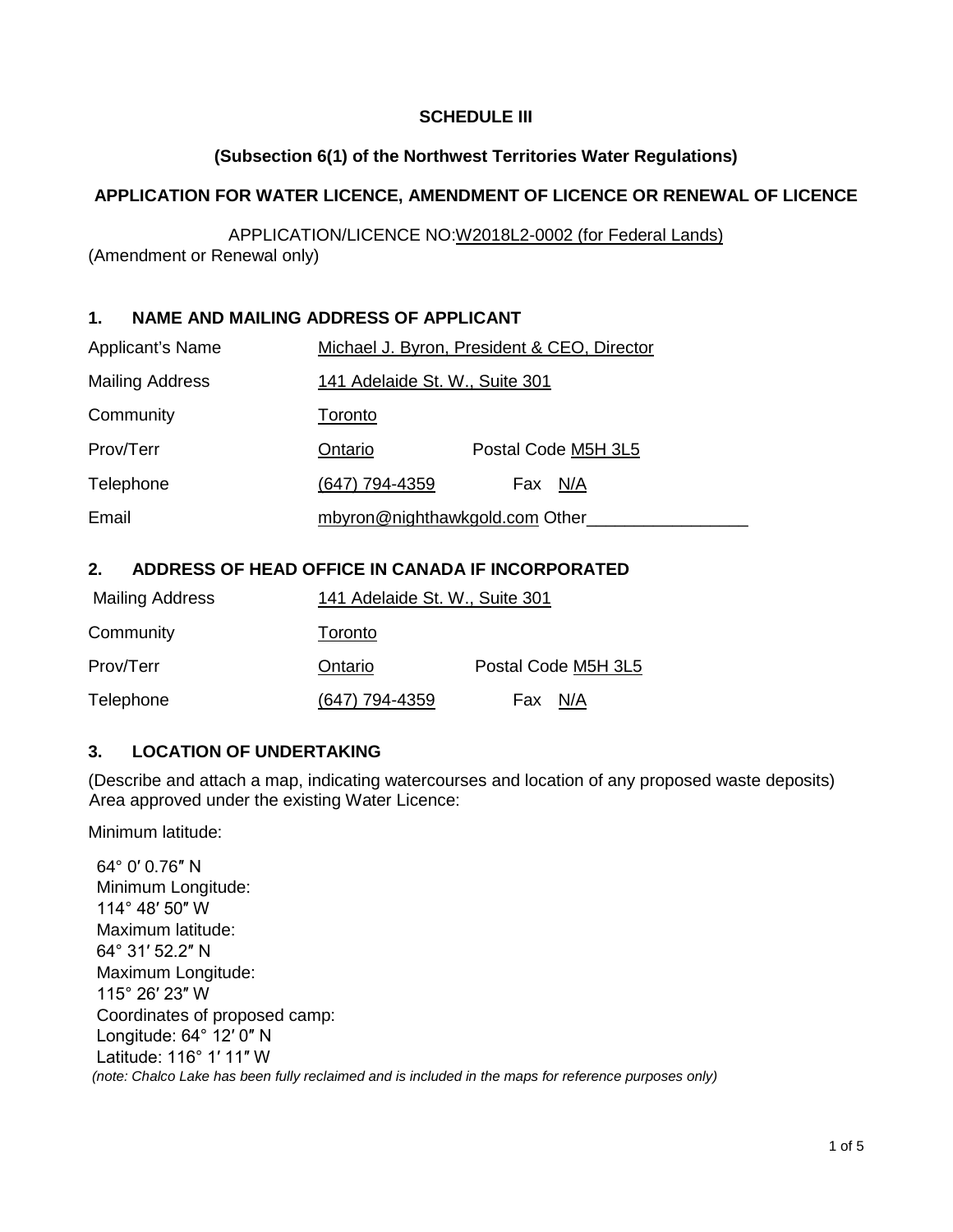# **4. DESCRIPTION OF UNDERTAKING**

#### (Describe and attach plans)

The purpose of this water licence renewal application is to renew the current Water Licence W2010L1- 0002 (expiration 28 February 2019).

The proposed activities include:

- Construction, use, and maintenance of winter roads and spur roads within the land use area.
- Use of an existing base camp at the Colomac Site and satellite camps (if required) in the land use area.
- Use and storage of explosives for trenching and bulk sampling (if required).
- Establishment of fuel caches at existing fuel cache locations.
- Surface exploration, including prospecting, geological mapping, bedrock sampling, geophysics and surface diamond drilling (helicopter supported).

## **5. TYPES OF UNDERTAKING**

Mining and Milling: Advanced mineral exploration and camp operations for up to 50 people.

## **6. WATER USE**

To obtain water >100m<sup>3</sup>/day

## **7. QUANTITY OF WATER INVOLVED**

(Litres per second, litres per day or cubic metres per year, including quantity to be used and quality to be returned to source)

The quantity of water usage requested for the entire Project is 298 m $3/$ day. Based on water use for the Indin Lake Gold Project during previous years, the volume requested in this renewal application on Federal land is 60% of the total Project volume: 179  $m^3$ /day. It is anticipated that water usage will be:

- for the camp approximately 5,000 L/day (5 m3/day); and,
- for the drill water approximately 174,000 L/day (174 m<sup>3</sup>/day).

Freshwater will be drawn for camp and drill purposes from the nearest natural source of accessible water (excluding Pit 2 water) when drilling and exploration programs are active. It is anticipated the program may close between early-October and late-February, however, conditions may change and could see mineral exploration activities continue year round. Water intake will follow the Fisheries and Oceans Canada (DFO) 2010 protocol "DFO Protocol for Winter Water Withdrawal from Ice-covered Waterbodies in the Northwest Territories and Nunavut". Water intake for the camp under open water conditions (if applicable) will follow DFO's 1995 "Freshwater Intake End-of-Pipe Fish Screen Guideline".

## **8. WASTE DEPOSITED**

### (Quantity, quality, treatment and disposal)

Only grey and drill water will be deposited into the receiving environment. Greywater from camp activities will be discharged into a man-made rock-covered area near the camp and at a minimum 100 m from the ordinary high-water mark of any waterbody. The quality of greywater will be improved by using biodegradable, eco-friendly soap. Grease traps will be included into the greywater collection system to prevent oil and grease from entering the greywater system. Around 5  $m^3$ /day of greywater are expected to be deposited.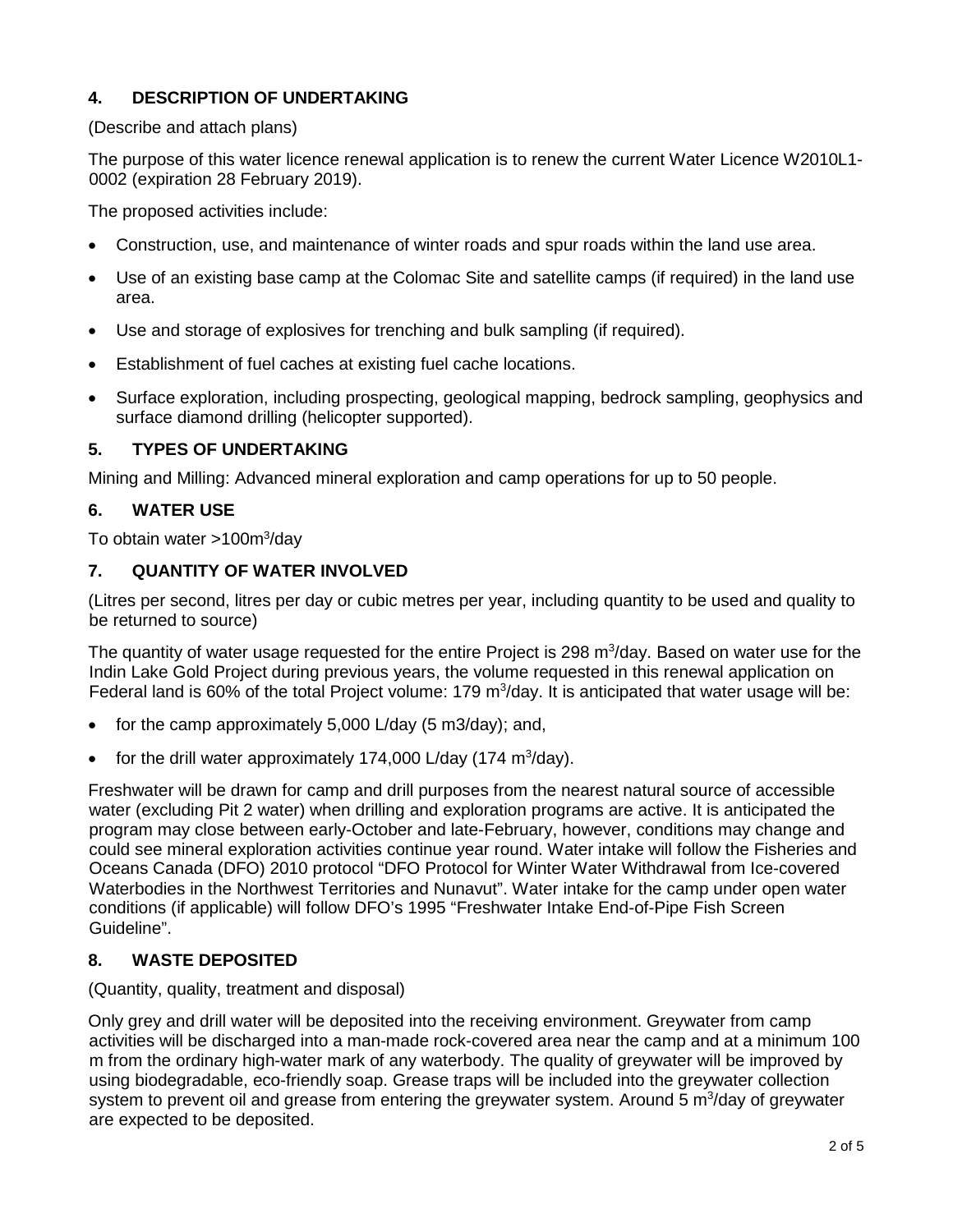Drill water (with non-hazardous additives) not lost in the drill hole may be processed through a standard unit to remove mud and suspended solids and will be recycled or pumped into a natural depression located more than 100m from the ordinary high-water mark of any waterbody if the hydraulic head permits pumping the return water and contained cuttings directly to a natural depression or sump located more than 100m from the ordinary high-water mark of any waterbody. Where no natural depression can be located more than 100 m from the ordinary high-water mark, drill water may be pumped to a natural depression of lesser distance if such suitable location assures materials do not enter a body of water and are approved by the Inspector, which approval shall not be unreasonably withheld. Up to 174 m<sup>3</sup>/day of drill water will be deposited each day during active exploration programs.

In accordance with the Waste Management Plan, all hazardous waste will be removed and transported safely to an appropriate, licenced disposal facility. As in the past, all waste handling, transportation and disposal will be contracted to KBL Environmental Ltd. (KBL) in Yellowknife, NWT. Before shipping, hazardous waste will be securely stored in a waste transfer area to prevent immobilization and to protect from physical hazards and weather. All non-hazardous, combustible waste, including camp waste, will be incinerated daily as per the Incinerator Management Plan or, if non-combustible, transported off site for disposal at a suitable facility. Sewage will be disposed of using eight Incinolet Electric Incineration Toilets. Clean ash from these units will be collected and shipped off-site for appropriate disposal through KBL.

Any brush and trees that are cut will be laid out flat on the ground. No toxic drill additives will be used during drilling operations. Drill casings will be cut as close to the ground as possible and each hole will be capped.

For further information, please refer to the Waste Management Plan.

### **9. OTHER PERSONS OR PROPERTIES AFFECTED BY THIS UNDERTAKING**

(Give name, mailing address and location; attach list if necessary)

The Indin Lake Gold Property is located in the headwaters of the Indin River system which flows through Môwhì Gogha De Nîîtåèe (the traditional territory of the Tłicho) and eventually to the community of Behchokö on Marion Lake. Due to the distance between the grey and drill water deposit area and any natural waterbody (>100 m), and the complete lack of toxic drill additives, Nighthawk does not anticipate negative impacts on persons or properties. All efforts will be made to prevent direct or indirect deposit of waste into a waterbody.

Nighthawk engaged the Tłicho Government, the Kwe Beh working group, the North Slave Métis Alliance, the Wek'èezhìi Renewable Resources Board, and the Prince of Wales Northern Heritage Centre during past submission processes. Nighthawk's Engagement Plan including a summary of current pre-submission engagement is included in this application.

### **10. PREDICTED ENVIRONMENTAL IMPACTS OF UNDERTAKING AND PROPOSED MITIGATION**

There are no predicted environmental impacts. The volume of water to be used is not expected to have an effect on the water level in any natural local water bodies.

Water intake under open water conditions will follow DFO's 1995 "Freshwater Intake End-of-Pipe Fish Screen Guideline". Water intake during ice-covered conditions will follow the Fisheries and Oceans Canada (DFO) 2010 protocol "DFO Protocol for Winter Water Withdrawal from Ice-covered Waterbodies in the Northwest Territories and Nunavut".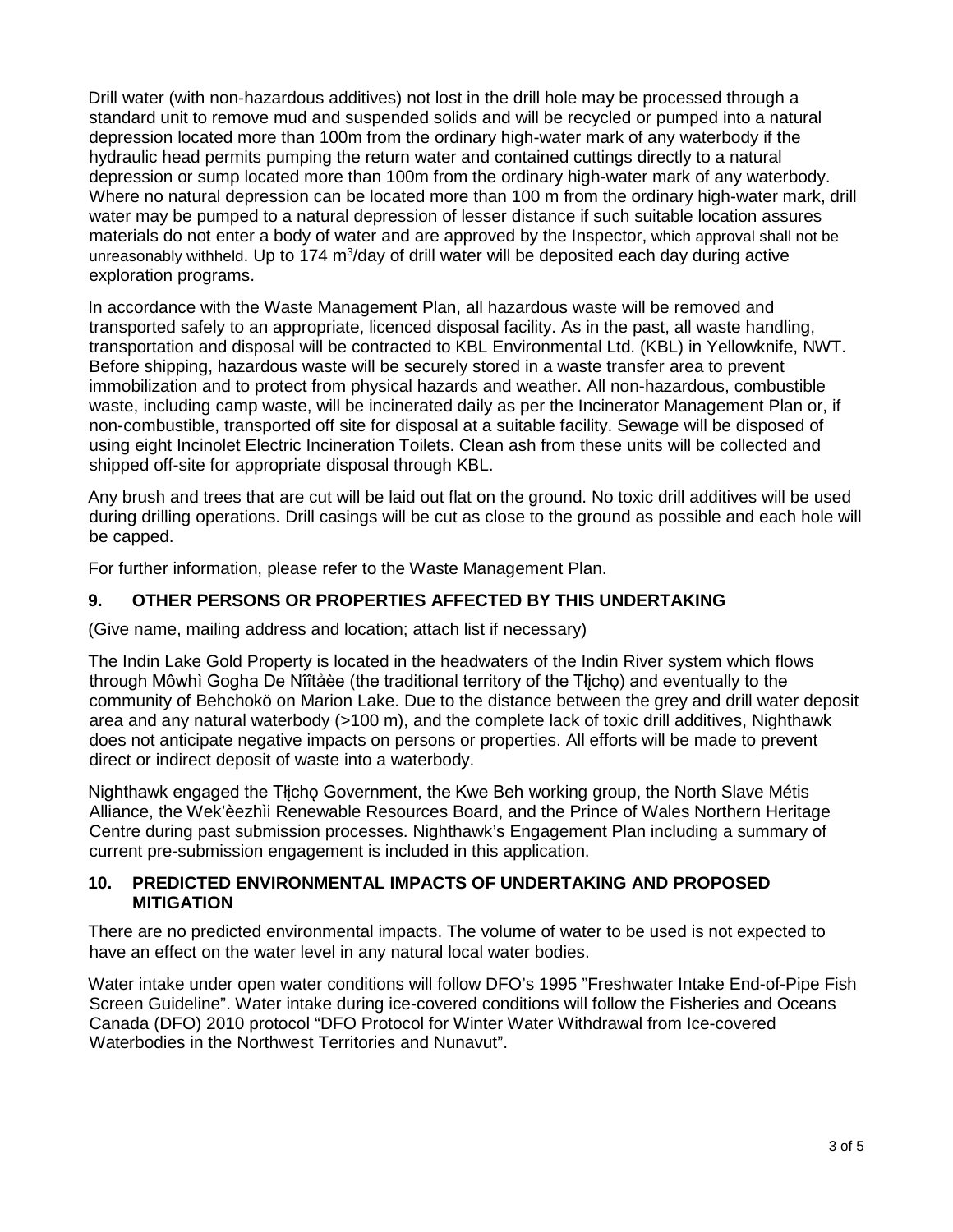Nighthawk will use biodegradable, eco-friendly soap and grease traps to improve the quality of the greywater to be deposited into a natural depression. Only non-hazardous drill additives will be used in the drill water. The grey and drill water will be deposited at least 100 m from the high-water mark of any waterbody. For further information, please refer the attached Spill Contingency Plan.

As the waste deposits on Federal lands will be limited to camp grey water and drilling waste, a Surveillance Network Program (SNP) is not required on Federal lands. As described in Section 8, the appropriate mitigation is incorporated into the Project to minimize environmental impacts, the volumes of waste are low, and, in the case of drilling, the location of the waste deposits is linked to the drill locations (which need to be determined) rather than a site that can be monitored. Note however that there is an active SNP at the Damoti Lake site, located on territorial land, associated with legacy ore stockpiles.

## **11. CONTRACTOR AND SUB-CONTRACTORS**

(Names, addresses and functions)

- Golder Associates Limited (consultants)
- Tlicho Logistics and other Tlicho Investment Corporation companies (logistics, equipment and operators)
- Nighthawk personnel (project geologist)
- GeoMinEx Consultants Inc. (geologists, geological technicians, field assistants)
- Major Diamond Drilling (drilling personnel)
- Discovery Mining Services Ltd. (camp personnel, caretakers, assistants, Industrial Occupation First Aid Level 3 staff, camp cooks)
- Great Slave Helicopters (helicopter support for diamond drilling)
- Sub-Arctic Geomatics, Ltd (surveyors)
- Additional subcontractors may be required as the project progresses

### **12. STUDIES UNDERTAKEN TO DATE**

(Attach list if necessary)

Aboriginal Affairs and Northern Development Canada was responsible for the remediation of the former Colomac Mine Site. Please refer to water licence *W2009L8-0003* and the associated reports and studies.